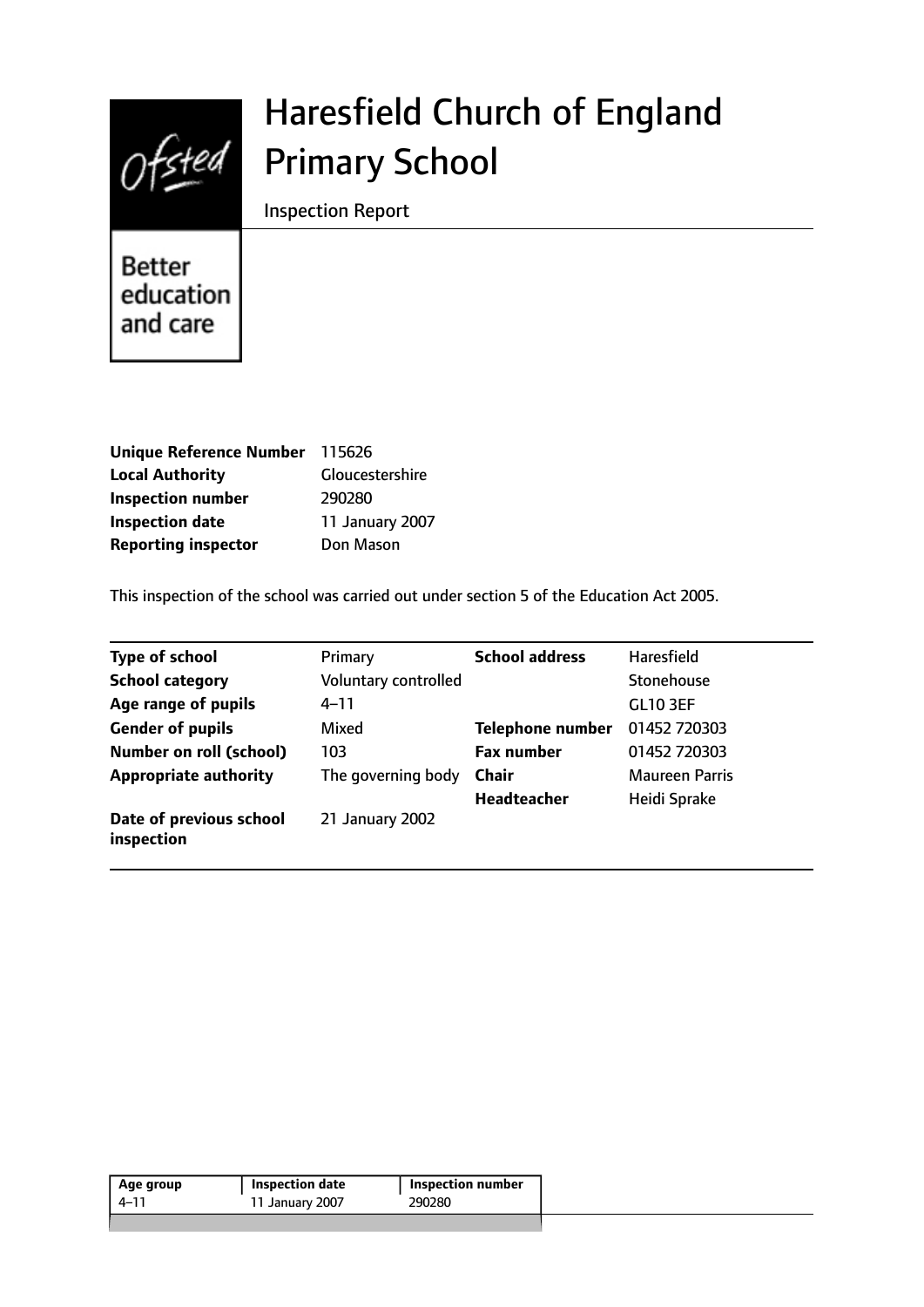© Crown copyright 2007

Website: www.ofsted.gov.uk

This document may be reproduced in whole or in part for non-commercial educational purposes, provided that the information quoted is reproduced without adaptation and the source and date of publication are stated.

Further copies of this report are obtainable from the school. Under the Education Act 2005, the school must provide a copy of this report free of charge to certain categories of people. A charge not exceeding the full cost of reproduction may be made for any other copies supplied.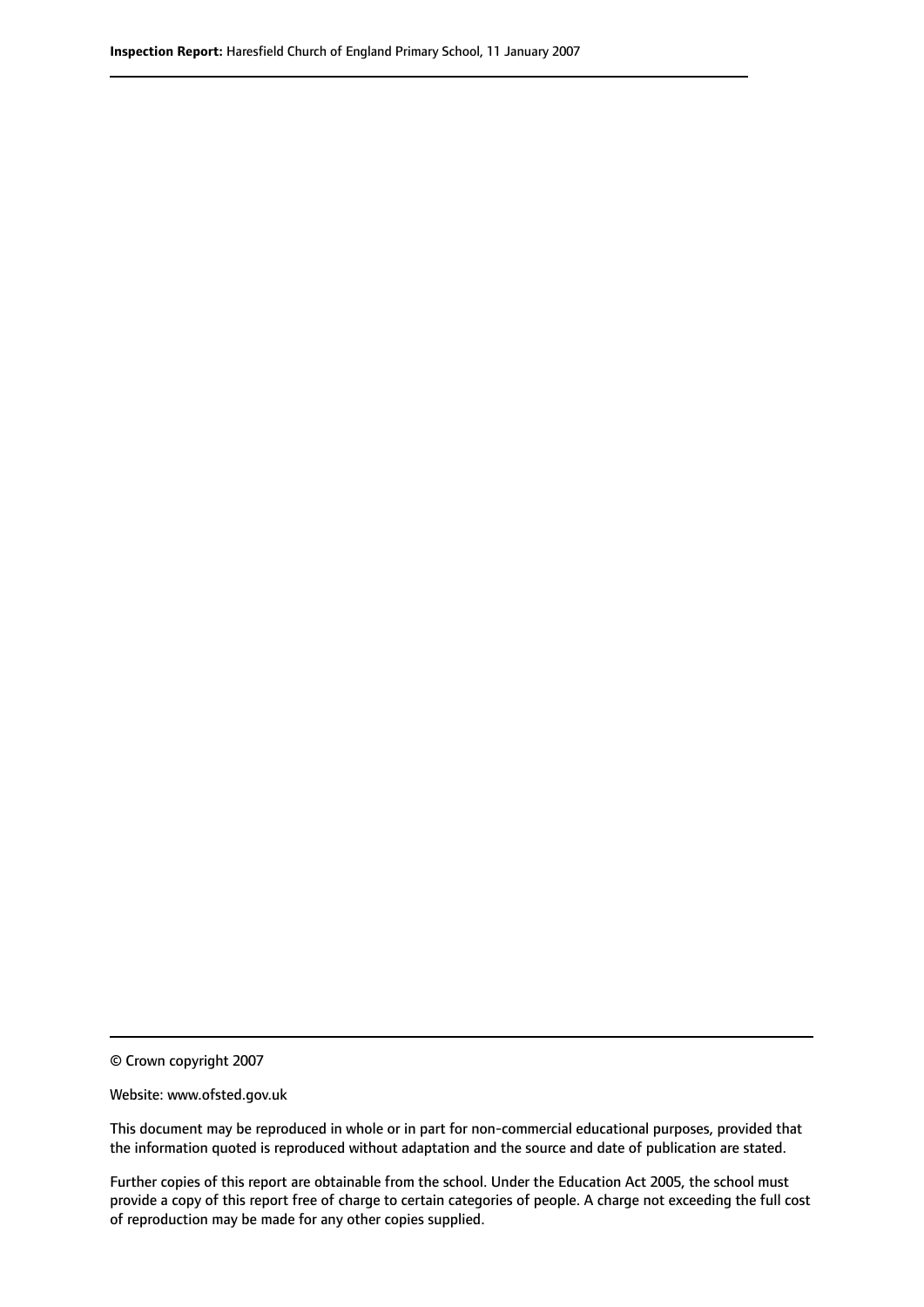# **Introduction**

The inspection was carried out by two Additional Inspectors.

## **Description of the school**

The proportion of pupils with learning difficulties and disabilities is well below average, as is the proportion of pupils entitled to free school meals. A major rebuilding of the school was completed in September 2006.

# **Key for inspection grades**

| Grade 1 | Outstanding  |
|---------|--------------|
| Grade 2 | Good         |
| Grade 3 | Satisfactory |
| Grade 4 | Inadequate   |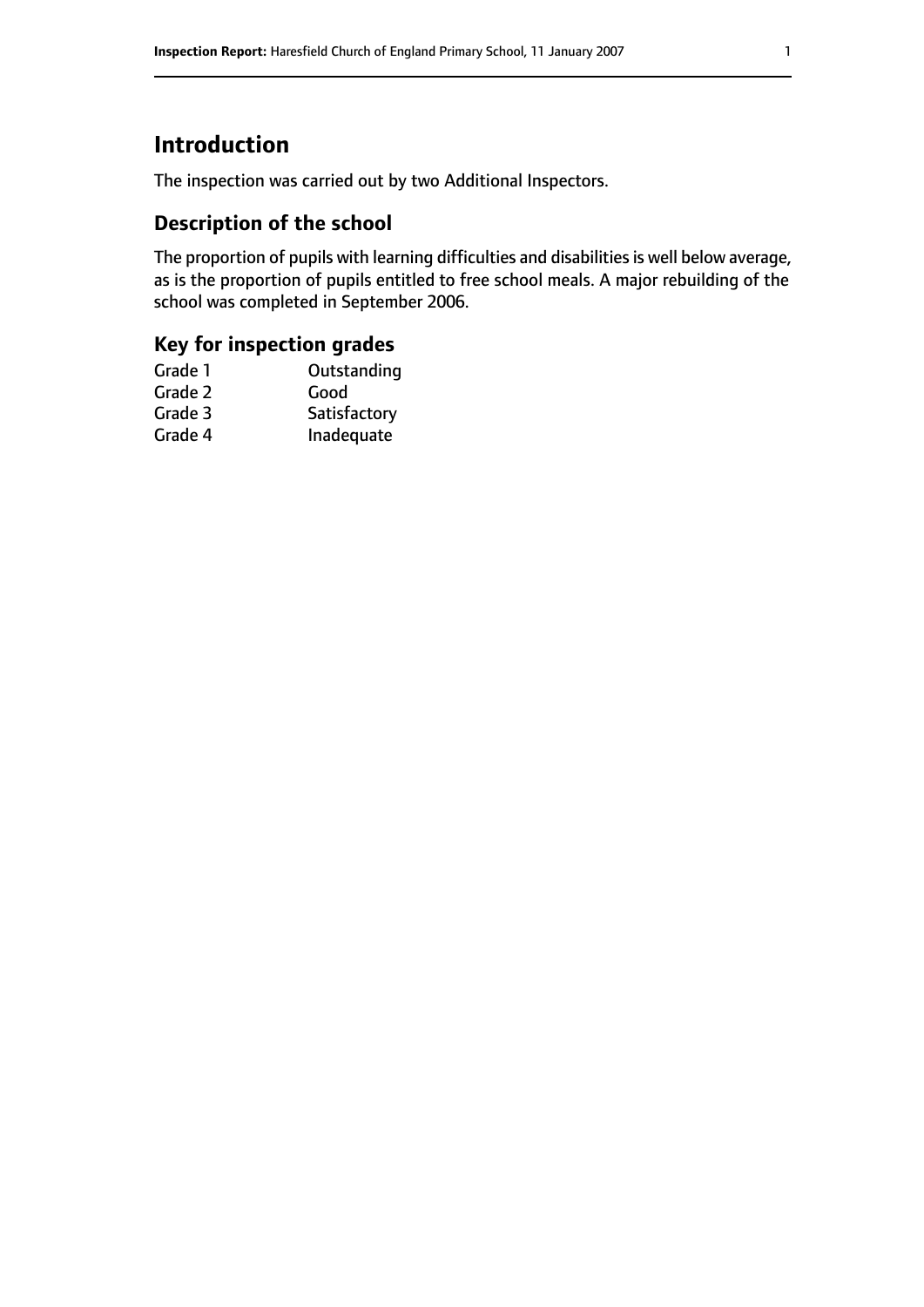# **Overall effectiveness of the school**

#### **Grade: 2**

This is a good school with outstanding features. Children start school with above average standards. They make good progress throughout the school and reach well above average standards by the end of Year 6. This good progress is a result of consistently good teaching across the school. Pupils enjoy their lessons and the interesting activities provided for them. However, in the older classes, teachers sometimes talk to the whole class for too long with the result that pupils have insufficient time to work on the activities planned for them. Good support from well-trained teaching assistants ensures that the relatively small number of pupils with learning difficulties and disabilities make good progress. Work undertaken to raise achievement in writing is paying dividends, especially for older pupils. However, the school recognises that some more-able pupils are not yet making the progress in writing that they should between Reception and Year 2. The curriculum is outstanding and helps to explain the pride with which the pupils speak about their school. Staff have written their own schemes of work, planning activities and experiences relevant for their pupils. Effective links between subjects and good use of information and communication technology (ICT) make lessons interesting and meaningful for the pupils. The Healthy Schools, Artsmark and School Website of the Year awards are an indication of the breadth of opportunities provided.

Pupils' personal development and well-being are outstanding. Their behaviour is excellent and there is a calm but purposeful atmosphere in the school. Pupils are self-confident and friendly and know that they have a voice in school decision making. Care, guidance and support are outstanding. Pupil and adult relationships are excellent. There is a strong sense of community in the school which ensures that pupils feel secure, adopt safe practices and know that someone will help them if there is a problem. Pupils know their targets in literacy and numeracy and they are developing a good understanding both of their achievements and of what they have to do to improve. Pupils have many opportunities to make an outstanding contribution to the community, for example, in fundraising events, church activities, in the school council and in regular, whole-school team events which are organised by the Year 6 pupils.

The leadership of the school is good. The headteacher provides strong leadership and is passionate in her desire that the school does its best for every pupil. The school knows its strengths and weaknesses very well and has a clear plan of action in place to help it make improvements. Good systems are in place to check pupils' progress and the school is using this information to set challenging targets for improvement. The school's capacity for improvement is good and is reflected in the good teamwork of the staff, their shared desire to be the best, and the progress already made in improving standards in writing.

#### **What the school should do to improve further**

• Raise the achievement of more able pupils in writing by the end of Year 2.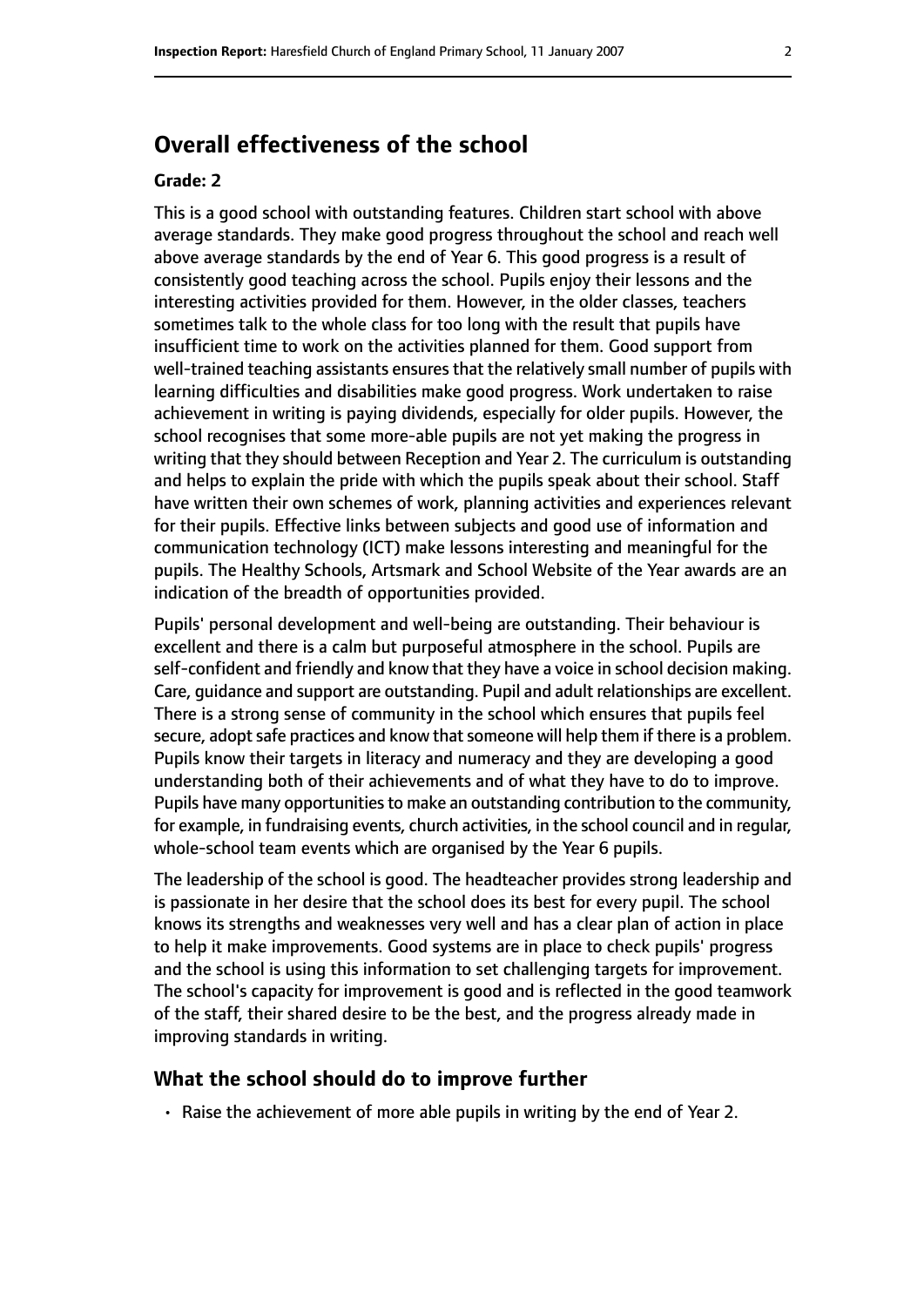- 
- Adjust the balance between whole-class teaching and independent work in Years 3 to 6 so that pupils have more time to work on activities related to their ability level.

## **Achievement and standards**

#### **Grade: 2**

Pupils enter the Reception class with above average levels of attainment. A good range of teacher directed and independent activities ensures that pupils make good progress in all aspects of their development. Nearly all pupils meet the expected national levels by the end of the Foundation Stage, and many exceed them. Pupils continue to make good progress throughout the school and reach well above average standards at the end of Year 6. The latest Year 6 test results show a significant improvement in writing, with over half the pupils achieving above average levels. This is a result of the work which has been undertaken to improve the quality of the teaching of writing. However, the impact of this work has not yet been seen in the Year 2 tests and the school recognises that some of its younger more able children are not making as much progress as they could in writing. Thorough systems are in place, and applied consistently in all classes, to check the progress made by pupils and to identify those needing support.

# **Personal development and well-being**

#### **Grade: 1**

The pupils' personal development, including their spiritual, moral, social and cultural development, is outstanding. It is reflected in their confident and friendly manner and the care they show for one another in school and in the playground. Pupils' good attendance is an indication of their enjoyment of school. Their behaviour in class and around the school is exemplary. They say that team competitions, awards and 'the golden book' help them to behave well and to work hard in class. Pupils understand how to keep themselves safe and healthy and are appreciative of the wide range of sporting activities that the school provides for them. Pupils are regularly consulted about aspects of school life, for example, the effectiveness of the behaviour policy, and develop high self-esteem because of this. Pupils make good progress in literacy, numeracy and ICT and outstanding opportunities are provided for pupils to talk together, to work in teams and to make decisions. For example, school council pupils have met with playground design consultants to help design the new playground. These are abilities that will serve them well in the future.

# **Quality of provision**

#### **Teaching and learning**

#### **Grade: 2**

Consistently good teaching ensures that pupils of all abilities make good progress. Lessons are well planned and teachers provide activities that successfully meet the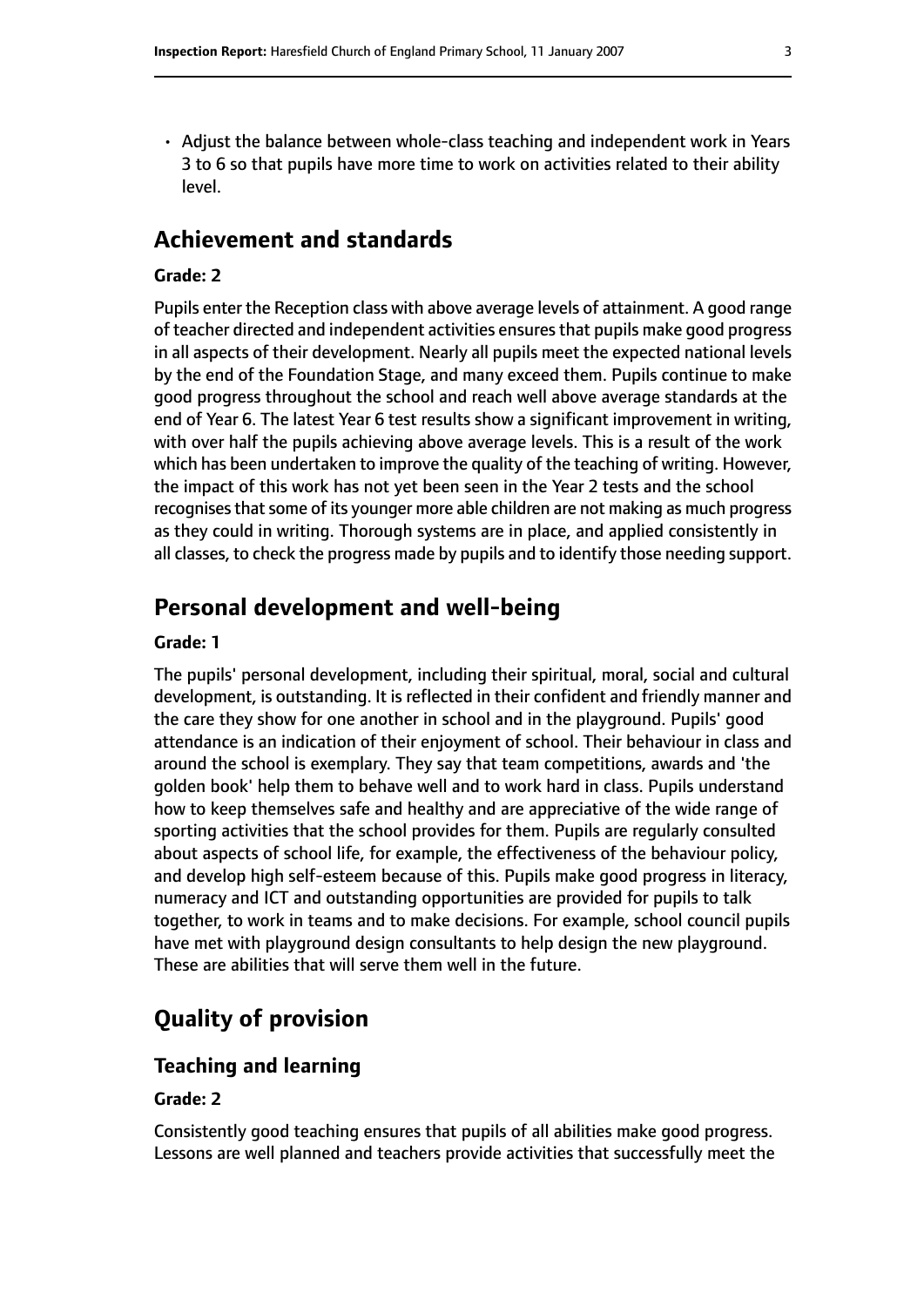needs of pupils of different abilities. However, teachers in Years 3 to 6 sometimes talk to the whole class for too long with the result that pupils have too little time to work independently. Good links between subjects and good use of ICT enliven lessons and help to motivate pupils to do their best. Pupils settle to work very quickly and show good levels of concentration and perseverance. The progress made by more able pupils, particularly in Years 3 to 6, is improving because of the work the school has successfully undertaken to improve the teaching of writing and problem solving skills in mathematics. In the Reception Year, good use is made of assessment information to provide pupils with appropriate work, with the result that they make good progress.

#### **Curriculum and other activities**

#### **Grade: 1**

The curriculum has a very strong impact on pupils' achievement and personal development. The school has planned its own schemes of work which meet the needs of its pupils very well. Pupils really enjoy the range of subjects on offer and the variety of teaching styles which are used. Very good use is made of the local environment and a wide variety of visits, visitors, theme days, specialist subject weeks and after-school clubs enriches the curriculum and motivates the pupils to work hard. Specific opportunities are planned in the schemes of work to promote pupils' enjoyment and their contribution to the community and to prepare them for the future. For example, a unit on fundraising gives pupils an opportunity to manage a small budget. Science lessons and first aid training for Year 5/6 pupils contribute to their good understanding of how to keep themselves safe and healthy. The curriculum for Reception children is good and stimulates children's interest in learning. However, the use of the outdoor area is still being developed following the completion of the building project. There is a very effective transition curriculum between Reception and Year 1.

#### **Care, guidance and support**

#### **Grade: 1**

In this small school community with its strong Christian ethos, adults know the pupils very well. The pupils thrive as a result. Parents appreciate the care provided for their children, saying, 'we feel privileged that our children are part of such a happy school where every child is valued as an individual and where there is such a caring and dedicated staff'. Relationships between staff and pupils are excellent, and the way pupils are taught to care for each other is outstanding. Policies to ensure pupils' safety are securely in place and reviewed regularly. The headteacher meets with class teachers termly to discuss the progress made by pupils and to plan support for any pupils experiencing difficulties. Pupils understand their targets in literacy and numeracy. They develop a good understanding of their achievements and what they have to do to improve. They confirm that teachers' marking is encouraging and informative.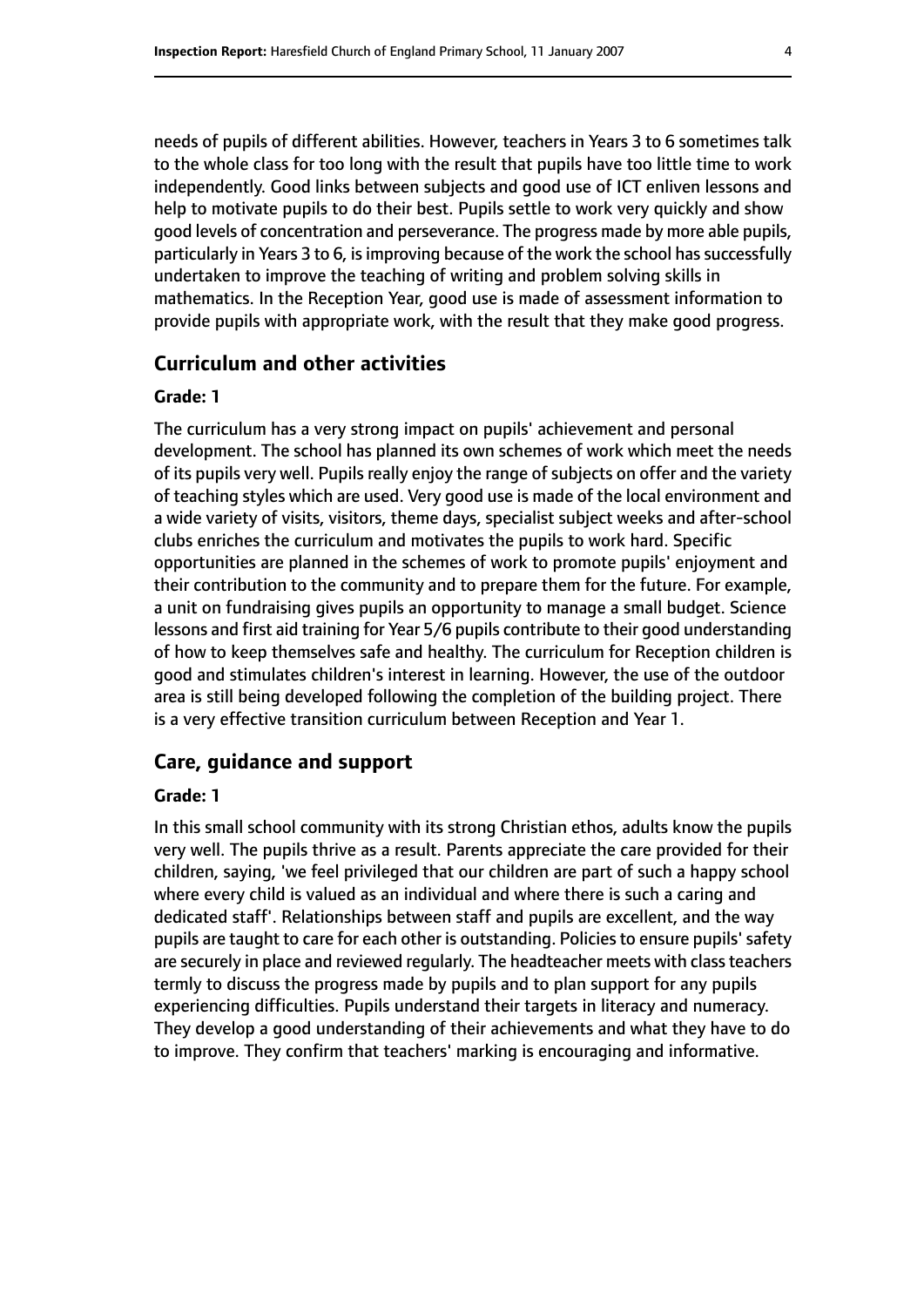# **Leadership and management**

#### **Grade: 2**

Leadership and management are good. The headteacher provides strong leadership and is well supported by an enthusiastic and conscientious staff team. The school knows its strengths and weaknesses very well. Two years ago, the school recognised that, whilst its pupils reached high standards overall, some of them, particularly the more able, were not making the progress they were capable of. The headteacher has successfully led the drive to improve teaching and raise the achievement of these pupils, especially in writing and, to a lesser extent, in mathematics. The evidence of this improvement, as seen in national tests, is more secure in Year 6 than in Year 2. Staff morale is high. The teachers are proud of their success and are focused on raising achievement further. They have good opportunities to develop their leadership role in the areas they are responsible for. The school works well with parents and outside agencies to promote pupils' development. Governors provide strong support and play an effective role in monitoring the school development plan to ensure that the school moves forward. Good progress has been made since the last inspection. Staff, pupils, parents and governors are delighted with their new school building and are determined that the school will go from strength to strength.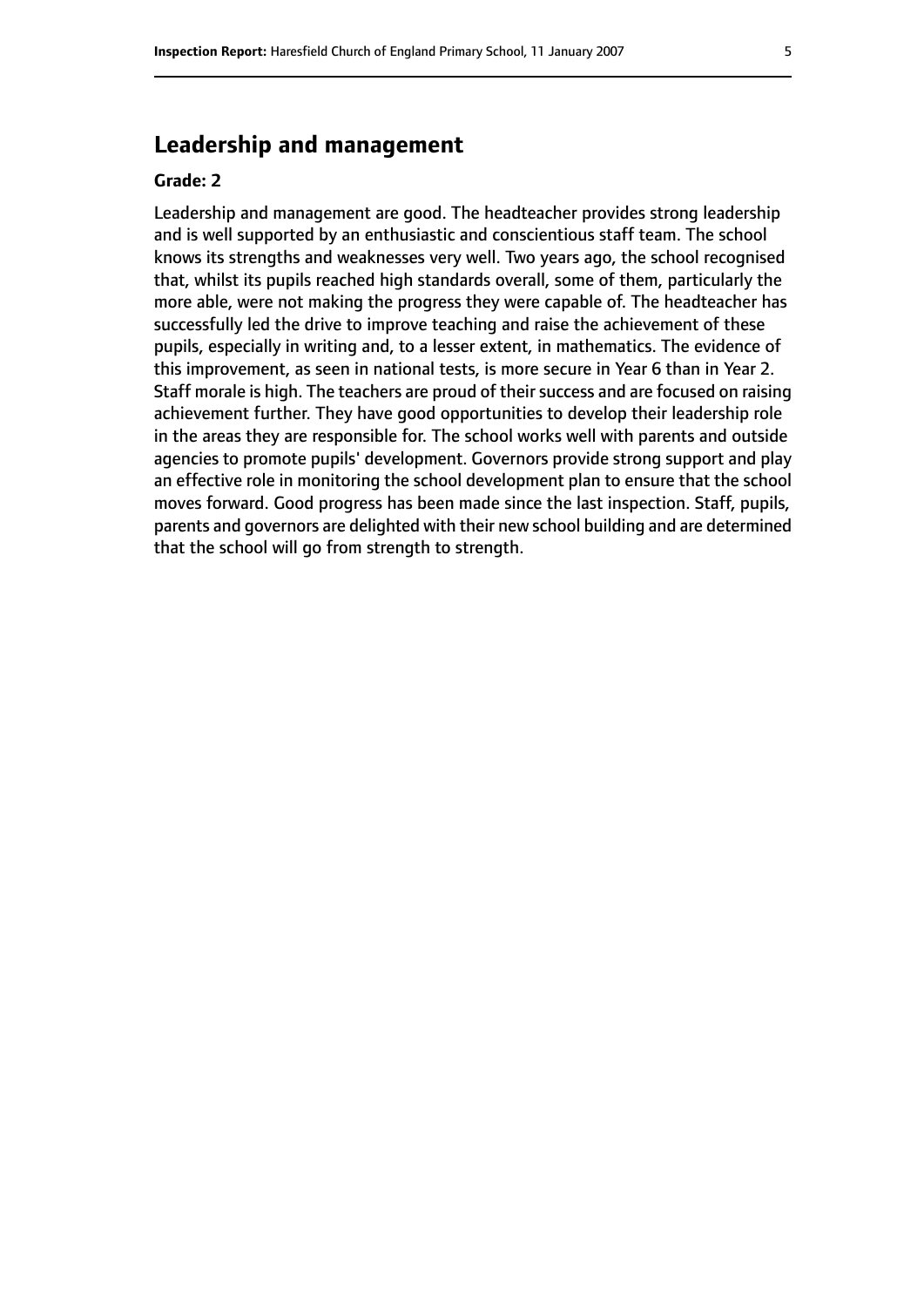**Any complaints about the inspection or the report should be made following the procedures set out inthe guidance 'Complaints about school inspection', whichis available from Ofsted's website: www.ofsted.gov.uk.**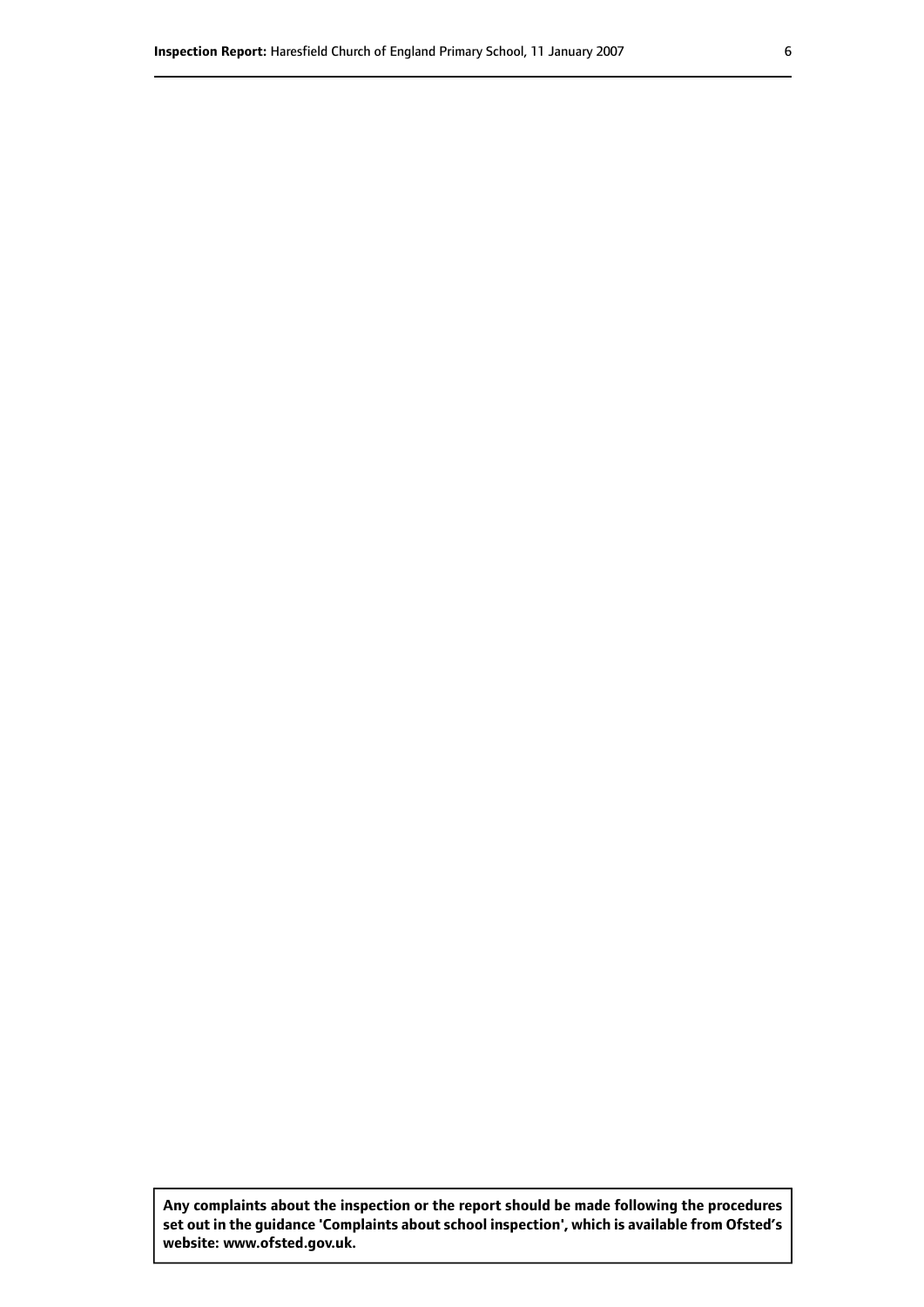# **Inspection judgements**

| Key to judgements: grade 1 is outstanding, grade 2 good, grade 3 satisfactory, and grade 4 | School         |
|--------------------------------------------------------------------------------------------|----------------|
| inadeauate                                                                                 | <b>Overall</b> |

# **Overall effectiveness**

| How effective, efficient and inclusive is the provision of education, integrated<br>care and any extended services in meeting the needs of learners? |     |
|------------------------------------------------------------------------------------------------------------------------------------------------------|-----|
| How well does the school work in partnership with others to promote learners'<br>well-being?                                                         |     |
| The quality and standards in the Foundation Stage                                                                                                    |     |
| The effectiveness of the school's self-evaluation                                                                                                    |     |
| The capacity to make any necessary improvements                                                                                                      |     |
| Effective steps have been taken to promote improvement since the last<br>inspection                                                                  | Yes |

# **Achievement and standards**

| How well do learners achieve?                                                                               |  |
|-------------------------------------------------------------------------------------------------------------|--|
| The standards <sup>1</sup> reached by learners                                                              |  |
| How well learners make progress, taking account of any significant variations between<br>groups of learners |  |
| How well learners with learning difficulties and disabilities make progress                                 |  |

# **Personal development and well-being**

| How good is the overall personal development and well-being of the<br>learners?                                  |  |
|------------------------------------------------------------------------------------------------------------------|--|
| The extent of learners' spiritual, moral, social and cultural development                                        |  |
| The behaviour of learners                                                                                        |  |
| The attendance of learners                                                                                       |  |
| How well learners enjoy their education                                                                          |  |
| The extent to which learners adopt safe practices                                                                |  |
| The extent to which learners adopt healthy lifestyles                                                            |  |
| The extent to which learners make a positive contribution to the community                                       |  |
| How well learners develop workplace and other skills that will contribute to<br>their future economic well-being |  |

# **The quality of provision**

| How effective are teaching and learning in meeting the full range of the<br>learners' needs?          |  |
|-------------------------------------------------------------------------------------------------------|--|
| How well do the curriculum and other activities meet the range of needs<br>and interests of learners? |  |
| How well are learners cared for, quided and supported?                                                |  |

 $^1$  Grade 1 - Exceptionally and consistently high; Grade 2 - Generally above average with none significantly below average; Grade 3 - Broadly average to below average; Grade 4 - Exceptionally low.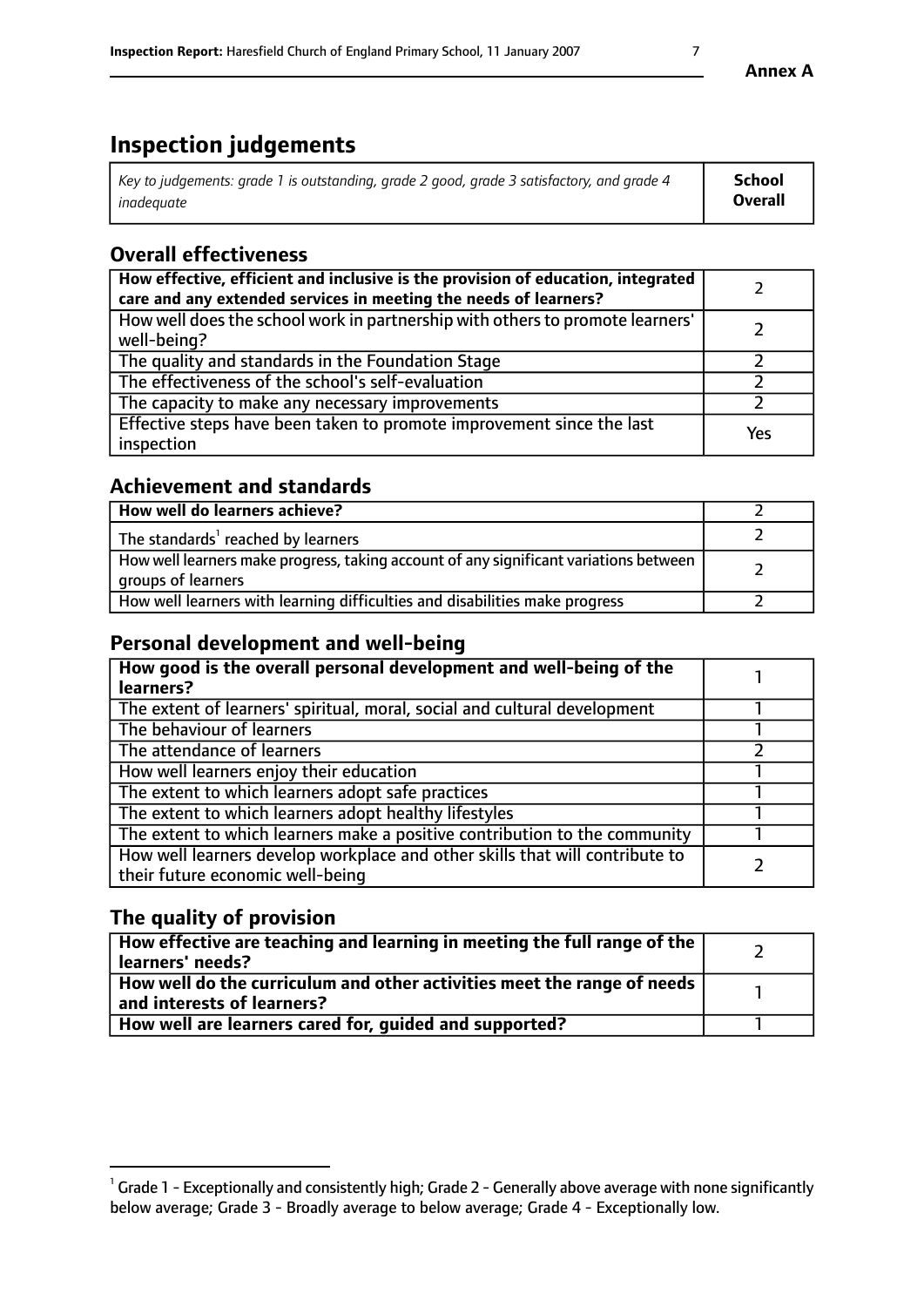# **Leadership and management**

| How effective are leadership and management in raising achievement<br>and supporting all learners?                                              |               |
|-------------------------------------------------------------------------------------------------------------------------------------------------|---------------|
| How effectively leaders and managers at all levels set clear direction leading<br>to improvement and promote high quality of care and education |               |
| How effectively performance is monitored, evaluated and improved to meet<br>challenging targets                                                 |               |
| How well equality of opportunity is promoted and discrimination tackled so<br>that all learners achieve as well as they can                     |               |
| How effectively and efficiently resources, including staff, are deployed to<br>achieve value for money                                          | $\mathcal{P}$ |
| The extent to which governors and other supervisory boards discharge their<br>responsibilities                                                  |               |
| Do procedures for safeguarding learners meet current government<br>requirements?                                                                | Yes           |
| Does this school require special measures?                                                                                                      | <b>No</b>     |
| Does this school require a notice to improve?                                                                                                   | <b>No</b>     |